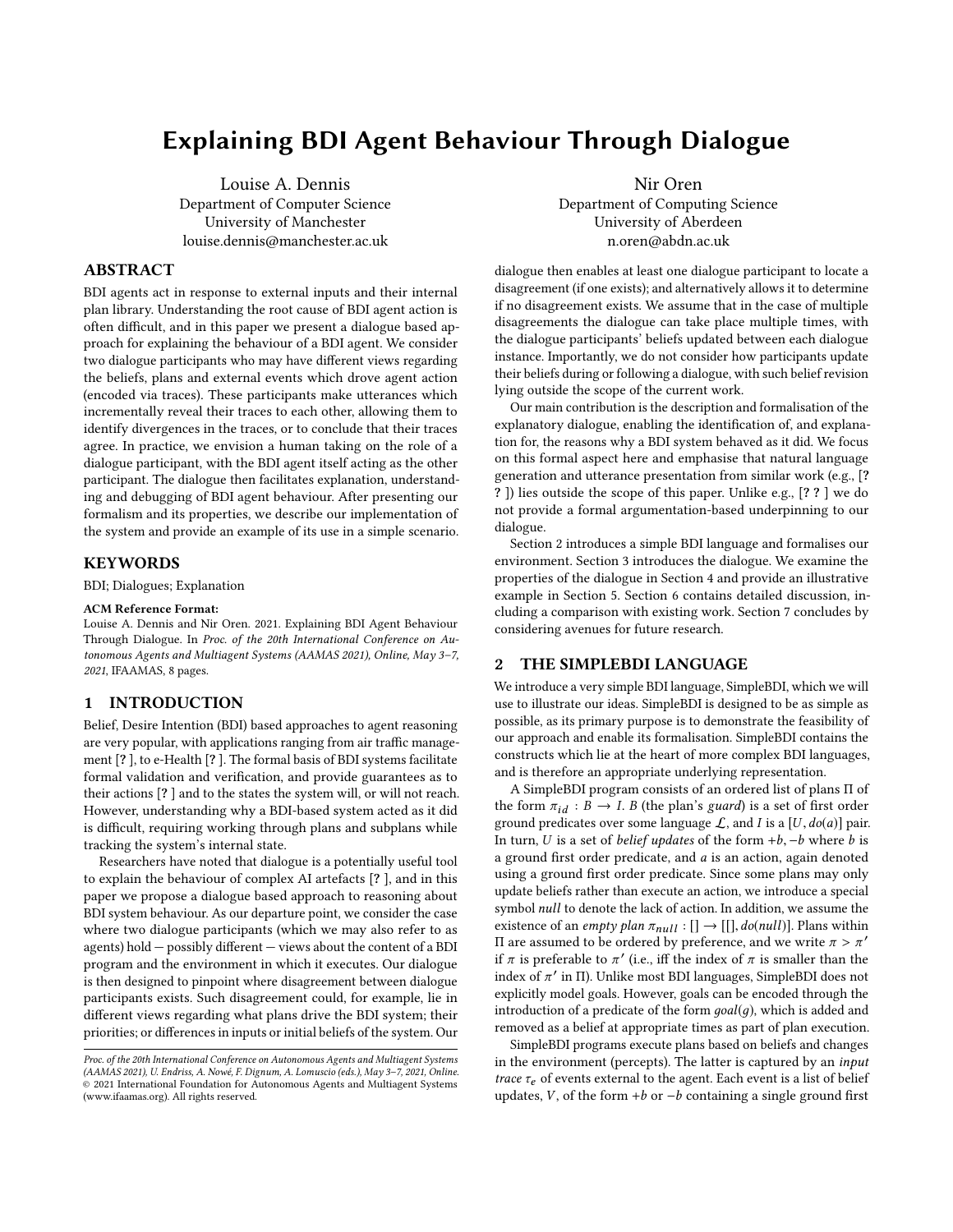order predicate. The list of belief updates for a single event cannot contain contradictory belief updates, i.e.,  $+b$ ,  $-b \notin V$ .

The executor<sup>[1](#page-1-1)</sup> of a SimpleBDI program maintains a set of internal beliefs  $-$  denoted  $\mathcal{B}$   $-$  encoded as a set of ground first order predicates, and is formally represented at a point in time as a tuple

$$
E = \langle \mathcal{B}, \Pi, \pi, \tau_e, a_{ex}, stage \rangle
$$

Here,  $\mathcal B$  is a set of the executor's beliefs;  $\Pi$  is its plan library;  $\pi$ the current plan selected for execution;  $\tau_e$  is the input trace; and  $a_{ex}$  the (external) action executed by the executor agent at that time. stage  $\in \{s, p, e\}$  captures the current state of the executor; SimpleBDI programs run through repeated perception (p), plan selection (s), and plan execution (e) stages. Given a set of plans Π representing a SimpleBDI program and an input trace  $\tau_e$  the initial state of the executor is

$$
E = \langle[], \Pi, null, \tau_e, null, \mathsf{p} \rangle
$$

Figure [1](#page-2-0) summarises the semantics of SimpleBDI describing how the tuple representing the executor evolves as a transition system (i.e., if  $E_i \rightarrow E_{i+1}$  in Fig. [1](#page-2-0) then  $E_i$  becomes  $E_{i+1}$  as the system executes). A program execution trace is then the sequence of tuples  $[E_1, \ldots, E_n]$  where  $E_{i+1}$  is obtained by executing a program over the input trace found in  $E_i$  until the input trace is empty; the Ø symbol denotes the end of program execution.

In the perception phase (p), the top of the input trace  $(\tau_e)$  is consumed, updating the set of beliefs B. The update itself is done through the update function, which takes a set of belief updates and a set of beliefs as input, and returns an updated set of beliefs. Note that during the remaining phases, no beliefs are consumed; a null perception is therefore consumed during these phases.

The plan selection phase (s) proceeds by selecting an applicable plan using the select and applicable functions respectively. The former iterates through the plan library in order of preference, while the latter deems a plan applicable by checking whether the plan's beliefs do, or do not, appear in the belief base. If no applicable plan is found, then the empty plan  $\pi_{null}$  is returned. The selected plan is recorded, to be used in the next phase.

Finally, the plan execution phase (e) takes the selected plan and updates the belief base according to the plan's effects. In addition, any action a executed due to the plan is recorded.

<span id="page-1-4"></span>Example 1. Listing [1](#page-1-2) shows a simple program in SimpleBDI (i.e., the plans, Π, used by the program executor). In this program a robotic system (for instance a Mars Rover), must move from its starting position to a waypoint and then on to a final location to take a sample. It does this if it believes it has received a message take\_sample\_message. It then uses move1 to move from the starting point to the waypoint (if it believes the terrain is safe) and then uses move2 to move from the waypoint to the location where it should take the sample by drilling (again if it believes the terrain is safe). We omit "do( null )" for plans with no associated actions.

#### <span id="page-1-2"></span>Code Listing 1

| take sample message ->                  |  |
|-----------------------------------------|--|
| -take_sample_message, +goal_at_location |  |
|                                         |  |

<span id="page-1-1"></span><sup>&</sup>lt;sup>1</sup>We use the term "executor" rather than agent to differentiate this entity from the agents undertaking dialogue about the execution of the SimpleBDI program.

| $safe_{\text{}}$ terrain, at_start, goal_at_location ->             |    |
|---------------------------------------------------------------------|----|
| $+at$ waypoint, $-at$ start,                                        | 5  |
|                                                                     |    |
| do(move1)                                                           | 6  |
|                                                                     |    |
| $safe\_terrain$ , $at_waypoint$ , $goal_at\_location$ $\rightarrow$ | 8  |
| $+at$ location, $-at$ waypoint,                                     | 9  |
| $-goal_at\_location, +goal\_take\_sample,$                          | 10 |
| do(move2)                                                           | 11 |
|                                                                     | 12 |
| $at\_location$ , goal_take_sample $\rightarrow$                     | 13 |
| $-goal\_take\_sample$ ,                                             | 14 |
| do(drill)                                                           | 15 |
|                                                                     |    |

So for instance, the second plan (lines 5-8) states that if the agent perceives that it is at the start, and the terrain is safe and it has received a message telling it to take a sample then it will move to the waypoint (via the external action move1). At this point, if it no longer perceives the terrain is safe it will not move further. However if it continues to believe the terrain is safe it will move to the final location (using the plan in lines 10-15) and which in turn triggers the remaining plan in the program: to drill for a sample (lines 17-19).

Given a program and an initial state — which includes an input trace — the state of the executor at each step of the program execution trace describes the internal state of the executor and its effects (actions) on the environment.

# <span id="page-1-0"></span>3 DIALOGUES

The semantics of SimpleBDI allow us to determine how a program will execute (for a given initial state). However, systems executing such programs are often opaque. The aim of this paper is to help facilitate an understanding of program behaviour.

To this end we consider a dialogue between two participants who may have partial access to the program execution trace, and have their own model of the executor. Our dialogue seeks to identify differences between the participants' models so as to identify disagreements. Such differences could arise due to differences in the plans the dialogue participants believe the executor has; a divergence with regards to the beliefs they believe the executor holds; or different beliefs they have with regards to the various traces. If one of the participants is the program executor (whose trace is correct), and another is a human or system trying to understand the executor's behaviour, then identifying a disagreement means that an error in the latter's assumptions or reasoning has been identified, and doing so serves as a form of explanation of the executor's behaviour.

We begin by providing the intuition behind our dialogue, after which we describe a model of the dialogue participants. Finally, we formalise the dialogue by describing the utterances participants may make in the dialogue (c.f., dialogue games [? ]).

# <span id="page-1-3"></span>3.1 Dialogue — Intuitions

When applying the semantics correctly, differences between execution traces for dialogue participants arise due to differing plans within agent plan libraries or plan precedence, or due to different perceptions from the environment.The only externally visible effects of a running system are the actions it executes, and our dialogue therefore begins by having one participant asking the other why, or why not, an action was performed at some time.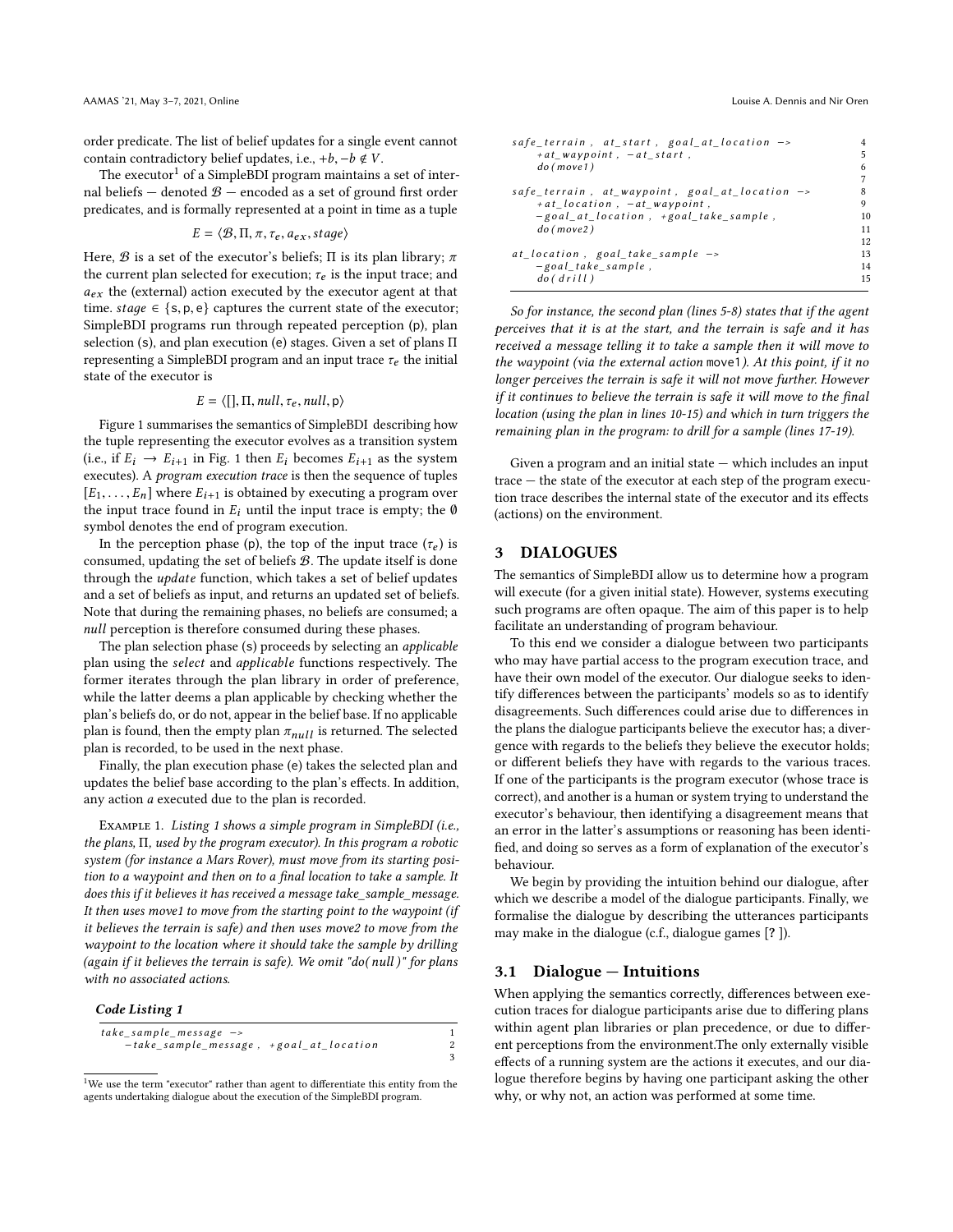<span id="page-2-0"></span> $\langle \mathcal{B}, \Pi, \pi, [\cdot], a_{ex}, \mathsf{p} \rangle \to \emptyset$  $\langle \mathcal{B}, \Pi, \pi, [V | \tau_e], a_{ex}, p \rangle \rightarrow \langle update(V, \mathcal{B}), \Pi, \pi, \tau_e, null, s \rangle$  $\langle \mathcal{B}, \Pi, \pi, [null | \tau_e], a_{ex}, s \rangle \rightarrow \langle \mathcal{B}, \Pi, select(\mathcal{B}, \Pi), \tau_e, null, e \rangle$  $\langle \mathcal{B}, \Pi, \pi_{id} : B \to [U, do(a)], [null|\tau_e], a_{ex}, e \rangle \to \langle update(U, \mathcal{B}), \Pi, \pi_{id} : B \to [U, do(a)], \tau_e, a, p \rangle$ 

|                                                                              |                   | $update([], \mathcal{B}) = \mathcal{B}$                    |                                                |                             |     |                           |                                        |
|------------------------------------------------------------------------------|-------------------|------------------------------------------------------------|------------------------------------------------|-----------------------------|-----|---------------------------|----------------------------------------|
|                                                                              |                   | update([+b B], $\mathcal{B}$ ) = $\mathcal{B} \cup \{b\}$  |                                                | appliedble(B, []            |     |                           |                                        |
|                                                                              |                   | $update([-b B], \mathcal{B}) = \mathcal{B}\backslash\{b\}$ |                                                | appliedble(B, b : B)        | $=$ | $\int applylicable(B, B)$ | if $b \in \mathcal{B}$<br>otherwise    |
| $select(\mathcal{B}, []$<br>$select(B, [\pi_{id}: B \rightarrow I   \Pi]) =$ | $\qquad \qquad =$ | $\pi_{null}$<br>$\pi_{id}$<br>$select(\mathcal{B}, \Pi)$   | if applicable( $\mathcal{B}, B$ )<br>otherwise | $appliedble(B, \neg b : B)$ | $=$ | $\int applylicable(B, B)$ | if $b \notin \mathcal{B}$<br>otherwise |

#### Figure 1: SimpleBDI semantics. ∅ denotes termination of execution.

Let us consider the evolution of a possible explanatory dialogue. If a dialogue participant asks another why an action did not take place, the latter can respond by asking the former why they believe an action did take place. If on the other hand, a participant asks why an action did take place, the explanation (i.e., response) involves identifying the (executed) plan which triggered the action. When asked why a plan was executed, the response involves demonstrating that the set of beliefs which triggered the plan held. When asked why some belief held, a response involves either presenting the percept which caused the belief, or the plan which led to the belief being adopted. In the latter case, the dialogue can continue by providing an explanation for the plan.

When an assertion regarding a belief is presented it is also possible for a disagreement to occur, with the other dialogue participant asserting that the belief does not hold at the relevant point in time. In such a situation, the dialogue can continue with the presentation of a plan or percept which removes the belief. In the former case, the dialogue can continue by providing an explanation for the plan. In the latter case, the presentation of the percept should identify a disagreement between the dialogue participants.

The above paths through the dialogue help us identify natural points of dialogue termination. When a percept justifying a belief is presented, no further explanation is possible, as such a percept originates from outside the BDI system. When stating that a plan was executed, if the other dialogue participant is not aware of the plan (i.e., the plan is not present in their plan library), or if they believe that a higher precedence plan exists, then a disagreement has been identified which cannot be resolved by further discussion regarding system execution. Finally, If one dialogue participant asks another why an action took place (or didn't take place), and the latter believes that the action didn't take place (did take place), then no further discussion is possible.

## 3.2 Dialogue Participant Model

A dialogue participant is a tuple  $\langle M, O, \overline{O} \rangle$  where  $M, O$  and  $\overline{O}$  are program execution traces of a BDI program, and  $|M| = |O| = |\overline{O}|$ .

Informally M represents the participants model of what should have happened – i.e., the program execution trace they believe to be correct,  $O$  represents their (partial) understanding of what the other participant's trace looks like.  $\overline{O}$  then captures commitments or constraints that emerge on the other participant due to their utterances – specifically plans the other participant has explicitly committed to not having been selected; beliefs explicitly committed to not having been perceived on the input trace; and actions explicitly committed to *not* having been performed<sup>[2](#page-2-1)</sup>.

We index a specific time point within the execution trace using array notation (e.g.,  $M[5]$ ). Where the context is clear, we index individual portions of a BDI executor's state at a specific time in the same manner, identifying the program with a superscript. For example,  $a_{cX}^M$ [5] refers to  $a_{ex}$  of BDI program execution trace M at<br>time 5. Equivalently, if – for example – some  $x \in \pi^M$ [5], we may time 5. Equivalently, if — for example — some  $x \in \tau_e^M[5]$ , we may say that x holds in  $\tau_e^M$  at time 5. We refer to elements within  $\overline{O}$  as  $\overline{B}$ ,  $\overline{\pi}$  etc, indexing individual entries by time. We note that  $-$  in the present system  $-$  the plan library  $\Pi$  does not change, and therefore present system  $-$  the plan library  $\Pi$  does not change, and therefore abuse notation by referring to it without identifying a specific time point; we assume that any operations on  $\Pi^M$ ,  $\Pi^O$  and  $\overline{\Pi}$  apply to all<br>time indices. Finally, we also assume that stage  $M[T] = staa^O[T]$ time indices. Finally, we also assume that  $stage^\mathcal{M}[T] = stage^{\mathcal{O}}[T]$ for all  $0 \leq T < |\mathcal{M}|$ .

Utterances made by one dialogue participant can affect the other participant's view of the utterer. Therefore, given one dialogue participant  $\langle M, O, \overline{O} \rangle$ , we refer to the other dialogue participant as  $\langle M', O', \overline{O}' \rangle$ . We can, for example, index the other dialogue participant's view of its own input trace at time  $T$  as  $\tau^{\prime \, \mathcal{M}}_{e}[T].$ 

The purpose of our dialogue is to allow a participant to identify disagreements or inconsistencies between itself and the other participant. Such disagreements can be recognised as occurring between the M and O traces, or between the M and  $\overline{O}$  traces.

- For an index T, if  $\mathcal{B}^O[T] \nsubseteq \mathcal{B}^{\mathcal{M}}[T]$ , or if  $\overline{\mathcal{B}}[T] \cap \mathcal{B}^{\mathcal{M}}[T] \neq \emptyset$ then a disagreement in belief has been identified. More specifically, the disagreement rests on beliefs  $(\mathcal{B}^{\mathcal{O}}[T] \setminus \mathcal{B}^{\mathcal{M}}[T])$  $\cup(\overline{\mathcal{B}}[T]\cap \mathcal{B}^M(T]).$
- If  $\Pi^O \nsubseteq \Pi^M$ , or if  $\pi > \pi'$  according to  $\Pi^M$ , and  $\pi \nless \pi'$ <br>according to  $\Pi^O$  on if there is some  $\pi \in \overline{\Pi} \Pi^M$ , then a according to  $\Pi^O$ , or if there is some  $\pi \in \overline{\Pi}, \Pi^M$  then a

<span id="page-2-1"></span><sup>&</sup>lt;sup>2</sup>We observe that some elements of the tuples stored within  $\overline{O}$  are therefore not used within our system.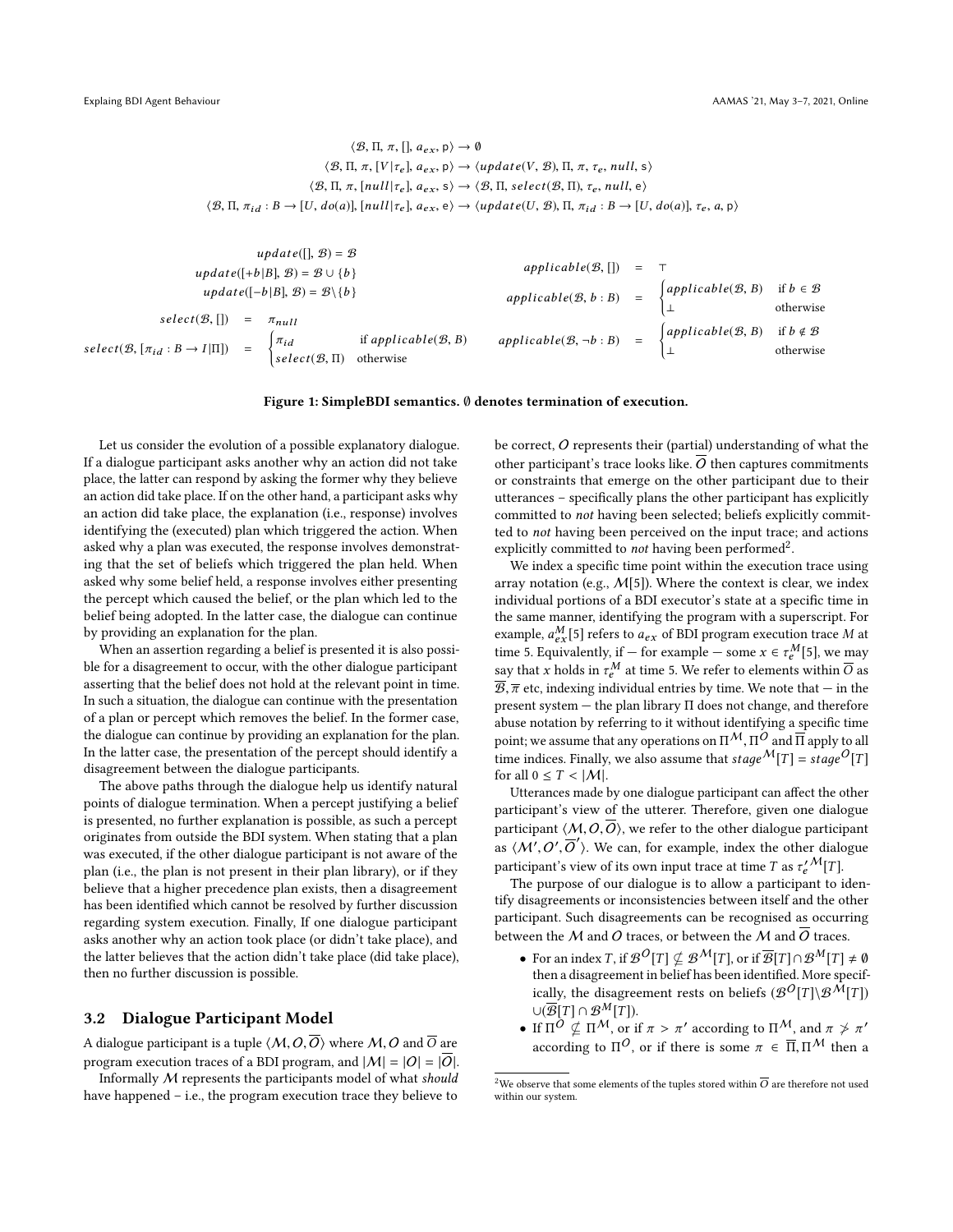disagreement w.r.t. the plan library has been identified. Such a dispute revolves around plans  $\pi$ ,  $\pi'$  or  $\pi$  respectively.

- For an index T, if  $\pi^{O}[T], \overline{\pi}[T] \neq null$  and  $\pi^{M}[T] \neq \pi^{O}[T]$ <br>or  $\pi = \overline{\pi}[T]$  then a discorrespond in the executing plan has or  $\pi = \overline{\pi}[T]$  then a disagreement in the executing plan has been identified. This dispute centers on plan  $\pi$ .
- If at any time T the head of  $\tau_e^M$  differs from the head of  $\tau_e^O$ <br>and  $\tau^O$  + null, then a discorporant in parametian (with the and  $\tau_e^Q \neq null$ , then a disagreement in perception (w.r.t. the respective heads of the lists) has been identified respective heads of the lists) has been identified.
- Finally, if at any time  $T$ ,  $a_{\text{ext}}^{\text{M}}[T] \neq a_{\text{ext}}^{\text{O}}[T] \neq null$  or  $a_{\text{ext}}^{\text{M}}[T] = \frac{1}{\sigma_{\text{ext}}}[T]$ , then a disagreement in action has been identified  $\overline{a_{ex}}[T]$ , then a disagreement in action has been identified, based on the actions identified.

Note that in the above, for a disagreement to occur, the relevant element of O and  $\overline{O}$  must not be Ø. This reflects the fact that as the dialogue progresses,  $O$  and  $O$  are updated and a disagreement only occurs when an explicit difference is found.

#### 3.3 Dialogue Initiation and Termination

At the start of a dialogue all elements of O and  $\overline{O}$  at all times are set to null (or ∅ for beliefs), reflecting a lack of knowledge a dialogue participant has about the other participant.

The dialogue begins when one dialogue participant makes a  $why(A, T)$  or  $why(\neg A, T)$  move, asking why an action, A was, or was not performed at time T.

The dialogue continues as additional utterances are made by the participants in response to previous utterances. Utterances are open until their closure condition occurs in the dialogue, at which point they are closed. The dialogue terminates when no open utterances exist, i.e., when there is no legal move that any dialogue participant can make. Once the dialogue terminates, disagreement(s) can be identified using the procedure described in the previous section.

#### 3.4 Utterances

During a dialogue, participants make different utterances (a.k.a. moves). Table [1](#page-4-0) describes these, when they can be made, and their intuitive meaning, aligning with the high level dialogue description provided in Section [3.1.](#page-1-3) Note that  $why(A, T)$  can be used to initiate the dialogue, or made in response to a  $why(\neg A, T)$  move. In other words, if a participant asks "Why did action A not occur?", asking "Why do you think action A should have occurred?" is a valid response, as it will allow for a disagreement in views to be detected. Also note that the assertion of a plan (assert( $\pi$ , T)) can be made in response to asking why an action took place, why a belief was instantiated, or in response to the claim that some other plan should have been executed. The intuition behind the latter is that a dialogue participant suggests that another plan should have been executed. The dialogue can then continue to investigate why this is the case.

While Table [1](#page-4-0) specifies what utterance can be made in response to a move, the contents of a legal utterance are further constrained. Table [2](#page-5-0) provides a semi-formal description of each utterance, stating when a move can be made (the move condition), the move's closure condition, and move's effect on dialogue participants. Within the table, \_ is used, as in Prolog, to indicate that any instantiation of the relevant value may exist.

We assume that the same move cannot be repeated. A dialogue D is then a sequence of moves  $[D_1, \ldots, D_n]$  obeying all dialogue constraints (i.e., "Follows" requirements of Table [1,](#page-4-0) and "Move" and "Closure" conditions of Table [2\)](#page-5-0). Note that we do not specify an explicit turn taking mechanism. Rather, dialogue participants make utterances in response to an open move subject to the move conditions. Different instantiations of the dialogue are therefore possible whereby, for example, an agent can respond to a question about why a plan holds by responding with a single belief assertion at a time, or by asserting all elements of the plan's guard simultaneously. While this may have an impact on dialogue understanding and dialogue length (which we will categorise as part of future work), the entire dialogue family will yield equivalent results in terms of the dialogue's goals (i.e., in identifying disagreements).

Moves such as  $accept(\pi, T)$  which always close a dialogue branch either explicitly indicate agreement or disagreement with an utterance previously made by the other dialogue participant. In the latter case, they typically end the dialogue. Other moves are closed when the appropriate closure move exists. This closure move either identifies the disagreement, or refines where scope for disagreement exists. For example, when one participant asserts a plan was executed, and the other responds by asserting that some other plan was executed, participants no longer needs to discuss the former plan to identify disagreement. Instead, identifying why the latter plan was (believed to be) executed is enough to identify the disagreement.

The *precedence* utterance sets a constraint between  $\pi$  and  $\pi'$ . We assume in addition that the effect maintains a total ordering over plans in Π. We omit the requirement that  $\pi' > \pi$  appear in  $\overline{\Pi'}$ <br>as the utterance's effect is sufficient to detect disagreement as the utterance's effect is sufficient to detect disagreement.

Note that there is an asymmetry with regards to closure conditions between *assert*( $B, T, T'$ ) and *assert*( $\neg B, T, T'$ ). The former<br>can be closed by the latter, but not the other way around. The incan be closed by the latter, but not the other way around. The intuition behind this is that the assertion of a belief must identify the maximal interval during which the belief held. Providing an overlapping interval where it does not hold counters the assertion, but the new assertion must be explained (via a  $why(\neg B, T)$  move) rather than requiring another assertion for the belief holding.

Finally, note that why moves have no effect on the dialogue participants, as such moves simply request more information without committing the utterer to any specific stance. However, the condition for uttering such a why move requires that the utterer have appropriate beliefs (e.g., for  $why(B, T)$ , the utterer has to believe that belief  $B$  held at time  $T$ . We do not impose a similar constraint when asking why an action did/didn't take place. Such utterances initiate the dialogue and requires a participant to believe that the other believes the action did/didn't take place but places no requirements on the utterer (i.e., constraints on  $M$ ), and without a response, does not constrain the other (i.e., does not constrain O).

## <span id="page-3-0"></span>4 DIALOGUE PROPERTIES

Having described the utterances dialogue participants can make, as well as how a dialogue is initiated and terminates, we now turn our attention to the properties of the dialogue. Due to space limitations, we provide proof sketches for these properties.

The first property we consider reflects the fact that the model held by one dialogue participant of the other always reflects the latter's true internal state if it did so previously.

PROPOSITION 1. If, before move  $D_i$ , for all indexes T,  $\mathcal{B}'^O[T] \subseteq$ <br>MITH  $\pi \prime^O \subset \pi M$   $\rightarrow$   $O[T] \in (0)$  in  $(\rightarrow M[T]) \rightarrow O[T] \in (0)$  in  $\mathcal{B}^{\mathcal{M}}[T], \Pi'^{O} \subseteq \Pi^{\mathcal{M}}, \pi'^{O}[T] \in {\emptyset} \cup {\pi^{\mathcal{M}}[T]}, \tau'_{e}^{\mathcal{O}}[T] \in {\emptyset} \cup$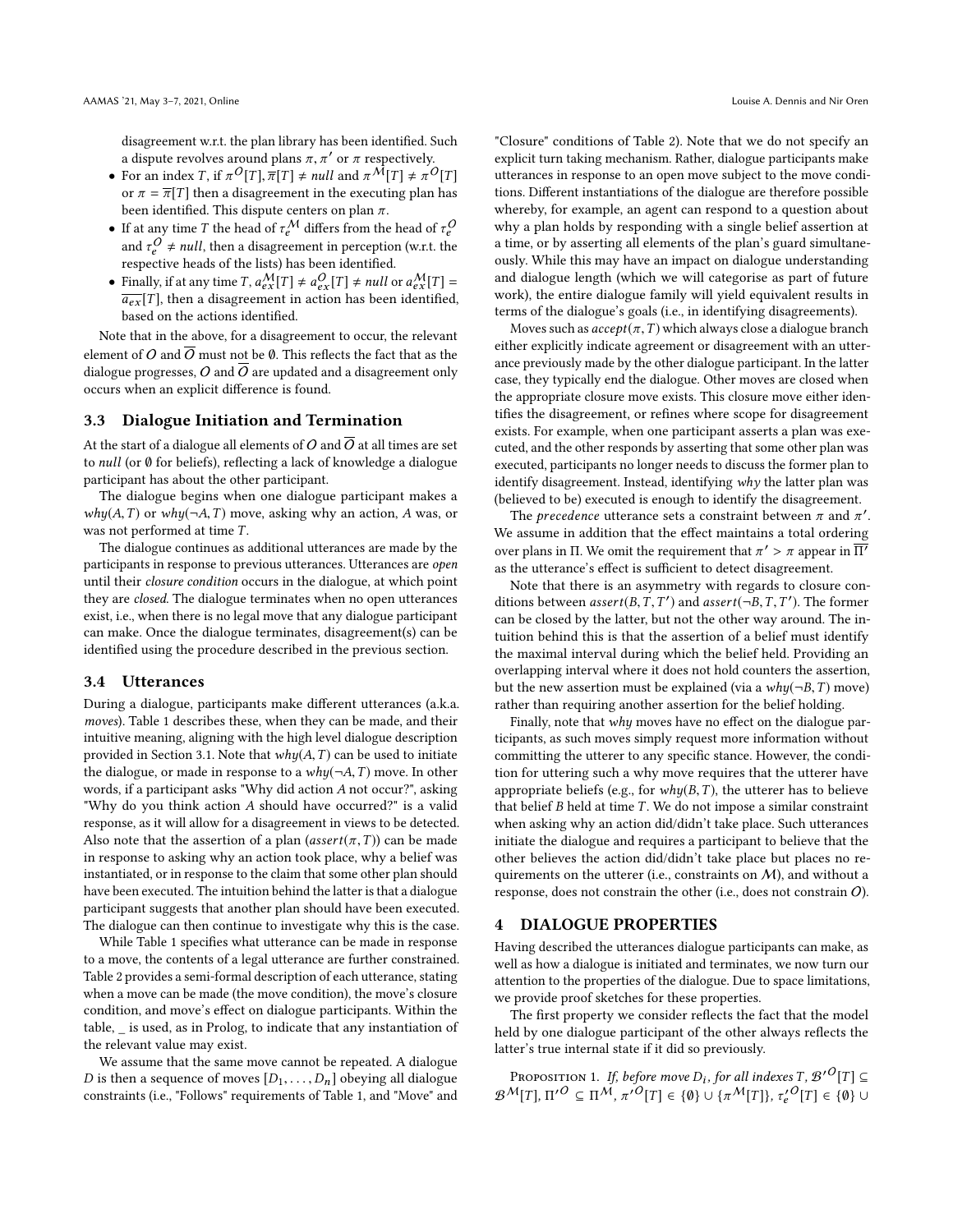<span id="page-4-0"></span>

| Utterance               | Follows                                                                     | Intuition                                                                                                                                                                                            |
|-------------------------|-----------------------------------------------------------------------------|------------------------------------------------------------------------------------------------------------------------------------------------------------------------------------------------------|
| $why(\neg A, T)$        | None                                                                        | Asks why action $A$ did not take place at time $T$ .                                                                                                                                                 |
| why(A, T)               | None<br>$why(\neg A, T)$                                                    | Asks why action $A$ took place at time $T$ .                                                                                                                                                         |
| did(A, T)               | $why(\neg A, T)$                                                            | Asserts that action $A$ took place at $T$ . Ends the dialogue.                                                                                                                                       |
| didnt(A, T)             | why(A, T)                                                                   | Asserts that action $A$ did not occur at time $T$ . Ends the dialogue.                                                                                                                               |
| $assert(\pi, T)$        | $why(A, T + 1)$<br>$why(B, T+1)$<br>$why(\neg B, T+1)$<br>$assert(\pi', T)$ | Asserts that plan $\pi$ was selected for execution at time T in response to a question regarding why an action<br>or belief held, or to counter a claim that another plan was executed at time $T$ . |
| $not_in\_library(\pi)$  | $assert(\pi, T)$                                                            | States that the dialogue participant is not aware of plan $\pi$ . Ends the dialogue.                                                                                                                 |
| $precedence(\pi, \pi')$ | $assert(\pi, T)$                                                            | Follows a second <i>assert</i> ( $\pi$ ', T) move. States that plan $\pi$ takes precedence over $\pi'$ . Ends the dialogue.                                                                          |
| $accept(\pi, T)$        | $assert(\pi, T)$                                                            | Accepts that plan $\pi$ was selected for execution at time $T$ .                                                                                                                                     |
| $whu(\pi, T)$           | $assert(\pi, T)$                                                            | Asks why plan $\pi$ was selected for execution at time T.                                                                                                                                            |
| assert(B, T, T')        | $whu(\pi, T'+1)$                                                            | Asserts that belief $B$ exists at all times between $T$ and $T'$ (inclusive).                                                                                                                        |
| $assert(\neg B, T, T')$ | assert(B, T'', T')                                                          | Asserts that $B$ did not exist at all times between $T$ and $T'$ .                                                                                                                                   |
| accept(B, T, T')        | assert(B, T, T')                                                            | Accepts that $B$ holds between $T$ and $T'$ .                                                                                                                                                        |
| $accept(\neg B, T, T')$ | $assert(\neg B, T, T')$                                                     | Accepts that $B$ does not hold between $T$ and $T'$ .                                                                                                                                                |
| why(B, T)               | assert $(B, T, T')$                                                         | Asks why belief $B$ exists at time $T$ .                                                                                                                                                             |
| $whu(\neg B, T)$        | assert $(\neg B, T, T')$                                                    | Asks why belief $B$ does not exist at time $T$ .                                                                                                                                                     |
| $percept(+B, T)$        | $why(B, T + 1)$                                                             | Explains that $B$ was perceived at time $T$ in response to asking why it held at the next time point.                                                                                                |
| $percept(-B, T)$        | $why(\neg B, T+1)$                                                          | Explains that $B$ was perceived being removed at time $T$ .                                                                                                                                          |

Table 1: Legal dialogue utterances and what moves they follow, as well as their intuitive meaning.

 ${\{\tau_{\epsilon}^{\mathcal{M}}[\![T]\!]\}}$ , and  $a'_{\epsilon x}{}^{\mathcal{O}}[\![T]\!] \in \{\emptyset\} \cup {\{a_{\epsilon x}^{\mathcal{M}}[\![T]\!]\}}$ , then this will also be the case following the move.

PROOF. We note that why moves do not affect the traces, and therefore only consider the remaining move types.

Those moves which update an element of  $O'$  do so in a way consistent with  $M$ , giving us the desired result.  $□$ 

Note that the update procedure described above also updates the constraints in  $\overline{O}'$  in a manner consistent with M. Therefore,  $O', \overline{O}'$  are consistent with the program execution trace M.

COROLLARY 1. Given two dialogue participants  $\langle M, O, \overline{O} \rangle$ ,  $\langle M', O', \overline{O'} \rangle$ ,<br>M, and  $O'$  contain no contradictions prior to move D: then they if M and O' contain no contradictions prior to move  $D_i$ , then they<br>will contain no contradictions following it. will contain no contradictions following it.

Next, we demonstrate that our dialogues always terminate.

<span id="page-4-1"></span>Theorem 4.1. Given a finite set of plans Π with a finite set of propositions in their guards, G, then any dialogue starting with a why question on an action will terminate.

PROOF. We show that any move at time  $T$  either immediately closes the dialogue, or is closed when move referring to a time  $T' < T$  is made, closing it. Since the lowest possible time is 0 and<br>no moves may refer to time intervals below this any dialogue must no moves may refer to time intervals below this, any dialogue must terminate. We consider each possible move individually.

- why $(\neg A, T)$ : There are two possible responses:  $did(A, T)$ , which closes the dialogue, or  $why(A, T)$ .
- why $(A, T)$ : Possible responses are  $didnt(A, T)$ , which closes the dialogue, or  $assert(\pi, T - 1)$ .
- $assert(\pi, T)$ : is closed immediately in case of *accept*, not\_in\_library and precedence moves, and we need only consider  $why(\pi, T)$  and assert( $\pi', T$ ). Given the move's con-<br>ditions a third assert of a plan cannot occur meaning either ditions, a third assert of a plan cannot occur, meaning either

that  $why(\pi', T)$  will be asked, or one of the closure moves<br>mentioned previously must be played. Therefore, we must mentioned previously must be played. Therefore, we must show that  $why(\pi, T)$  will be closed.

- why( $\pi$ , T): The only response is a set of assert( $B$ ,  $T', T 1$ )<br>where  $T' < T 1$  Each of these considers a time before T where  $T' \leq T - 1$ . Each of these considers a time before T.
- assert(B, T', T): An accept(B, T', T) closes the move, and<br>we must therefore consider  $\operatorname{assert}(-B, T'', T)$  and  $\nu \nu \nu (B, T)$ we must therefore consider *assert*( $\neg B$ ,  $T''$ ,  $T$ ) and  $why(B, T)$ <br>moves which as shown below consider a time less than  $T$ moves, which as shown below, consider a time less than T .
- assert( $\neg B, T', T$ ): An accept( $\neg B, T', T$ ) closes the move. We must therefore show whu( $\neg B, T$ ) for a time before  $T$ must therefore show  $why(\neg B, T)$  for a time before T.
- why $(B, T)/why(\neg B, T)$ : This move is closed by a  $percept(+B, T-1)/percept(-B, T-1)$  move. The only other response is *assert*( $\pi$ ,  $T$  – 1), which considers a time  $T$  – 1.

It is also clear, given the requirement that  $stage[0] = p$ , that no dialogue will refer to a time  $T < 0$ .

Turning to the question of dialogue complexity, we demonstrate that the worst case length of a dialogue depends on the number of plans in the plan library and the size of plan guards for each plan.

COROLLARY 2. The complexity of creating a dialogue is polynomial in the size of the plan library and plan's guard.

PROOF. Let  $k$  be the total number of plans in the plan library. Since moves cannot be repeated the maximum number of asserts which can take place in any branch of the tree is  $k$ . Furthermore, the dialogue can branch whenever a  $why(\pi,T)$  is asked, with a factor equal to the number of beliefs in the guard of the plan (call these  $q$ ). Finally, from the previous theorem, we know that a dialogue can take place for at most  $T$  time points, meaning that the upper bound for the number of moves is  $O(q^{Tk})$ .  $\Gamma^k$ ).

The following proposition states that if a disagreement within the dialogue participant's views  $(M)$  exists, its root cause  $-$  the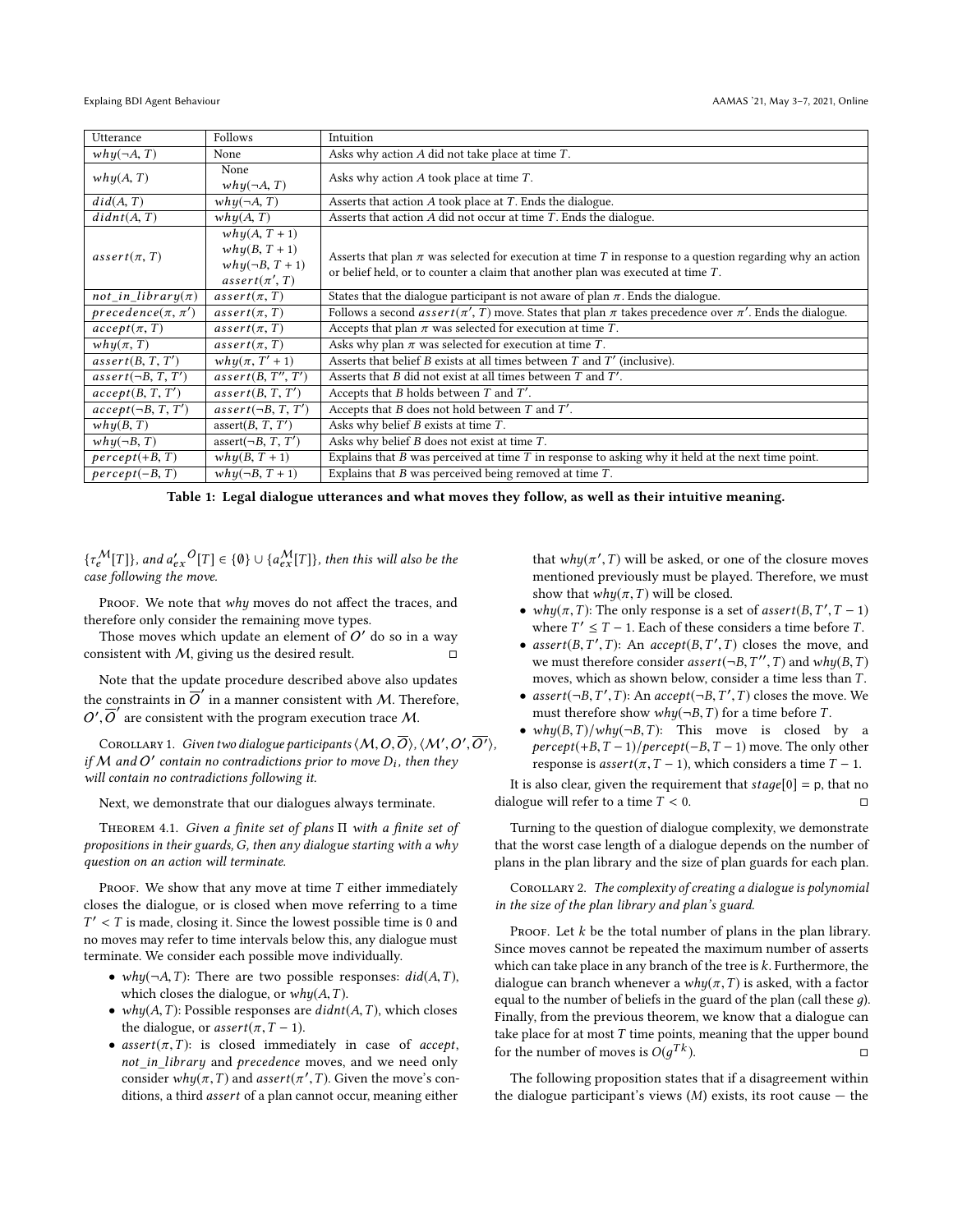<span id="page-5-0"></span>

| $stage^M[T] = e$<br>$why(\neg A, T)$<br>$did(A, T)$ or $why(A, T)$ in the dialogue<br>None<br>$stage^M[T] = e$<br>$didnt(A, T)$ or assert $(\pi, T-1)$ s.t. $\pi =$<br>None<br>why(A, T)<br>$\Box \rightarrow [\Box, do(A)]$ in the dialogue.<br>$\pi = \pi^0[T]$<br>If $\pi$ is of the form $[b_1, \ldots, b_n] \rightarrow [U, \_]$<br>None<br>$why(\pi, T)$<br>then there is a move <i>assert</i> ( $b_i$ , , $T-1$ )<br>for all $i = 1, \ldots, n$ .<br>$B \in \mathcal{B}^{\mathcal{O}}[T]$<br>When there is a move <i>percept</i> (+ <i>B</i> , $T -$<br>why(B, T)<br>None<br>1) or a move <i>assert</i> ( $\pi$ , $T - 1$ ) such that<br>$\pi$ is of the form _ $\rightarrow$ [U, _] and +B $\in$ U.<br>$B \notin \mathcal{B}^{\mathcal{O}}[T]$<br>$whu(\neg B, T)$<br>When there is a move <i>percept</i> ( $-B$ , $T -$<br>None<br>1) or a move <i>assert</i> ( $\pi$ , $T - 1$ ) such that<br>$\pi$ is of the form $\_\rightarrow [U, \_\]$ and $-B \in U$ .<br>$\pi$ <sup>O</sup> [T]<br>stage <sup>M</sup> [T] = s and $\pi = \pi^M[T]$ . If<br>Dialogue contains one of the following:<br>$\pi$ . If following an<br>$assert(\pi, T)$<br>$\equiv$<br>following $why(A, T + 1)$ (equivalently<br>$whu(\pi, T)$<br>assert( $\pi$ ', T) then $\pi$ is added to<br>$why(B, T + 1)$ or $why(\neg B, T + 1)$ ) then<br>$assert(\pi', T)$<br>$\overline{\pi}'[T]$ .<br>$\pi$ is of the form $\Box \rightarrow [\Box, do(A)]$ (equiv-<br>$accept(\pi, T)$<br>alently _ $\rightarrow$ [[, +B, ], _] or _ $\rightarrow$<br>$not_in\_library(\pi)$<br>$precedence(\pi, \pi')$<br>$[[\ldots,-B,\ldots],].$<br>$B \in \mathcal{B}^M[i]$ such that $T \leq i \leq T'$<br><i>B</i> is added to all $\mathcal{B}'^{\mathcal{O}}[i]$ for all $T \leq i \leq T'$<br>Dialogue<br>assert(B, T, T')<br>contains<br>why(B, T')<br>accept(B, T, T')<br><sub>or</sub><br>or<br>assert(¬B, T'', T') (where $T'' \leq T'$ ).<br>$B \notin \mathcal{B}^{\mathcal{M}}[i]$ such that $T \leq i \leq T'$<br><i>B</i> is added to $\overline{\mathcal{B}'}[i]$ for all $T \leq i \leq T'$<br>Dialogue contains $why(\neg B, T')$ or<br>$assert(\neg B, T, T')$<br>$accept(\neg B, T, T')$<br>$a'_{ex}^{O}[T] = A$<br>$A = a_{ex}^{\mathcal{M}}[T]$<br>did(A, T)<br>Always closed<br>$A \neq a_{ex}^M[T]$<br>didnt(A, T)<br>$\overline{a'_{ex}}[T] = A$<br>Always closed<br>$\pi \notin \Pi^{\overline{M}}$<br>$\pi$ is added to $\overline{\Pi'}$<br>$not_in\_library(\pi)$<br>Always closed<br>$\pi > \pi' \in \Pi'^{O}$<br>$precedence(\pi, \pi')$<br>The moves $assert(\pi, T)$ , $assert(\pi', T)$<br>Always closed<br>are in the dialogue. $\pi$ , $\pi' \in \Pi^{\mathcal{M}}$ and $\pi$ ><br>$\pi'$ there.<br>$\pi$ <sup>O</sup> [T] = $\pi$<br>$\pi = \pi^{\overline{M}}[T]$<br>Always closed<br>$accept(\pi, T)$<br><i>B</i> is added to $\mathcal{B}'^{\mathcal{O}}[i]$ for all $T \leq i \leq T'$<br>$B \in \mathcal{B}^M[i]$ for all $T \leq i \leq T'$<br>accept(B, T, T')<br>Always closed<br>$B \notin \mathcal{B}^M[i]$ for all $T \leq i \leq T'$<br><i>B</i> is added to $\overline{\mathcal{B}'}[i]$ for all $T \leq i \leq T'$<br>$accept(\neg B, T, T')$<br>Always closed<br>B is added to $\mathcal{B}'^{\mathcal{O}}[T+1]$<br>stage <sup>M</sup> [T] = p and +B is contained<br>Always closed<br>$percept(+B, T)$<br>within the set at the head of $\tau_e^{\mathcal{M}}[T]$<br>$\frac{stage^M[T]}{p}$ = p and -B is contained<br>Always closed<br><i>B</i> is added to $\overline{\mathcal{B}'}[T+1]$<br>$percept(-B, T)$<br>within the set at the head of $\tau_e^{\mathcal{M}}[T]$ | Utterance | Move Condition | <b>Closure Condition</b> | Effect |
|--------------------------------------------------------------------------------------------------------------------------------------------------------------------------------------------------------------------------------------------------------------------------------------------------------------------------------------------------------------------------------------------------------------------------------------------------------------------------------------------------------------------------------------------------------------------------------------------------------------------------------------------------------------------------------------------------------------------------------------------------------------------------------------------------------------------------------------------------------------------------------------------------------------------------------------------------------------------------------------------------------------------------------------------------------------------------------------------------------------------------------------------------------------------------------------------------------------------------------------------------------------------------------------------------------------------------------------------------------------------------------------------------------------------------------------------------------------------------------------------------------------------------------------------------------------------------------------------------------------------------------------------------------------------------------------------------------------------------------------------------------------------------------------------------------------------------------------------------------------------------------------------------------------------------------------------------------------------------------------------------------------------------------------------------------------------------------------------------------------------------------------------------------------------------------------------------------------------------------------------------------------------------------------------------------------------------------------------------------------------------------------------------------------------------------------------------------------------------------------------------------------------------------------------------------------------------------------------------------------------------------------------------------------------------------------------------------------------------------------------------------------------------------------------------------------------------------------------------------------------------------------------------------------------------------------------------------------------------------------------------------------------------------------------------------------------------------------------------------------------------------------------------------------------------------------------------------------------------------------------------------------------------------------------------------------------------------------------------------------------------------------------------------------------------------------------------------------------------------------------------------------------------------------------------------------------------------------------|-----------|----------------|--------------------------|--------|
|                                                                                                                                                                                                                                                                                                                                                                                                                                                                                                                                                                                                                                                                                                                                                                                                                                                                                                                                                                                                                                                                                                                                                                                                                                                                                                                                                                                                                                                                                                                                                                                                                                                                                                                                                                                                                                                                                                                                                                                                                                                                                                                                                                                                                                                                                                                                                                                                                                                                                                                                                                                                                                                                                                                                                                                                                                                                                                                                                                                                                                                                                                                                                                                                                                                                                                                                                                                                                                                                                                                                                                                            |           |                |                          |        |
|                                                                                                                                                                                                                                                                                                                                                                                                                                                                                                                                                                                                                                                                                                                                                                                                                                                                                                                                                                                                                                                                                                                                                                                                                                                                                                                                                                                                                                                                                                                                                                                                                                                                                                                                                                                                                                                                                                                                                                                                                                                                                                                                                                                                                                                                                                                                                                                                                                                                                                                                                                                                                                                                                                                                                                                                                                                                                                                                                                                                                                                                                                                                                                                                                                                                                                                                                                                                                                                                                                                                                                                            |           |                |                          |        |
|                                                                                                                                                                                                                                                                                                                                                                                                                                                                                                                                                                                                                                                                                                                                                                                                                                                                                                                                                                                                                                                                                                                                                                                                                                                                                                                                                                                                                                                                                                                                                                                                                                                                                                                                                                                                                                                                                                                                                                                                                                                                                                                                                                                                                                                                                                                                                                                                                                                                                                                                                                                                                                                                                                                                                                                                                                                                                                                                                                                                                                                                                                                                                                                                                                                                                                                                                                                                                                                                                                                                                                                            |           |                |                          |        |
|                                                                                                                                                                                                                                                                                                                                                                                                                                                                                                                                                                                                                                                                                                                                                                                                                                                                                                                                                                                                                                                                                                                                                                                                                                                                                                                                                                                                                                                                                                                                                                                                                                                                                                                                                                                                                                                                                                                                                                                                                                                                                                                                                                                                                                                                                                                                                                                                                                                                                                                                                                                                                                                                                                                                                                                                                                                                                                                                                                                                                                                                                                                                                                                                                                                                                                                                                                                                                                                                                                                                                                                            |           |                |                          |        |
|                                                                                                                                                                                                                                                                                                                                                                                                                                                                                                                                                                                                                                                                                                                                                                                                                                                                                                                                                                                                                                                                                                                                                                                                                                                                                                                                                                                                                                                                                                                                                                                                                                                                                                                                                                                                                                                                                                                                                                                                                                                                                                                                                                                                                                                                                                                                                                                                                                                                                                                                                                                                                                                                                                                                                                                                                                                                                                                                                                                                                                                                                                                                                                                                                                                                                                                                                                                                                                                                                                                                                                                            |           |                |                          |        |
|                                                                                                                                                                                                                                                                                                                                                                                                                                                                                                                                                                                                                                                                                                                                                                                                                                                                                                                                                                                                                                                                                                                                                                                                                                                                                                                                                                                                                                                                                                                                                                                                                                                                                                                                                                                                                                                                                                                                                                                                                                                                                                                                                                                                                                                                                                                                                                                                                                                                                                                                                                                                                                                                                                                                                                                                                                                                                                                                                                                                                                                                                                                                                                                                                                                                                                                                                                                                                                                                                                                                                                                            |           |                |                          |        |
|                                                                                                                                                                                                                                                                                                                                                                                                                                                                                                                                                                                                                                                                                                                                                                                                                                                                                                                                                                                                                                                                                                                                                                                                                                                                                                                                                                                                                                                                                                                                                                                                                                                                                                                                                                                                                                                                                                                                                                                                                                                                                                                                                                                                                                                                                                                                                                                                                                                                                                                                                                                                                                                                                                                                                                                                                                                                                                                                                                                                                                                                                                                                                                                                                                                                                                                                                                                                                                                                                                                                                                                            |           |                |                          |        |
|                                                                                                                                                                                                                                                                                                                                                                                                                                                                                                                                                                                                                                                                                                                                                                                                                                                                                                                                                                                                                                                                                                                                                                                                                                                                                                                                                                                                                                                                                                                                                                                                                                                                                                                                                                                                                                                                                                                                                                                                                                                                                                                                                                                                                                                                                                                                                                                                                                                                                                                                                                                                                                                                                                                                                                                                                                                                                                                                                                                                                                                                                                                                                                                                                                                                                                                                                                                                                                                                                                                                                                                            |           |                |                          |        |
|                                                                                                                                                                                                                                                                                                                                                                                                                                                                                                                                                                                                                                                                                                                                                                                                                                                                                                                                                                                                                                                                                                                                                                                                                                                                                                                                                                                                                                                                                                                                                                                                                                                                                                                                                                                                                                                                                                                                                                                                                                                                                                                                                                                                                                                                                                                                                                                                                                                                                                                                                                                                                                                                                                                                                                                                                                                                                                                                                                                                                                                                                                                                                                                                                                                                                                                                                                                                                                                                                                                                                                                            |           |                |                          |        |
|                                                                                                                                                                                                                                                                                                                                                                                                                                                                                                                                                                                                                                                                                                                                                                                                                                                                                                                                                                                                                                                                                                                                                                                                                                                                                                                                                                                                                                                                                                                                                                                                                                                                                                                                                                                                                                                                                                                                                                                                                                                                                                                                                                                                                                                                                                                                                                                                                                                                                                                                                                                                                                                                                                                                                                                                                                                                                                                                                                                                                                                                                                                                                                                                                                                                                                                                                                                                                                                                                                                                                                                            |           |                |                          |        |
|                                                                                                                                                                                                                                                                                                                                                                                                                                                                                                                                                                                                                                                                                                                                                                                                                                                                                                                                                                                                                                                                                                                                                                                                                                                                                                                                                                                                                                                                                                                                                                                                                                                                                                                                                                                                                                                                                                                                                                                                                                                                                                                                                                                                                                                                                                                                                                                                                                                                                                                                                                                                                                                                                                                                                                                                                                                                                                                                                                                                                                                                                                                                                                                                                                                                                                                                                                                                                                                                                                                                                                                            |           |                |                          |        |
|                                                                                                                                                                                                                                                                                                                                                                                                                                                                                                                                                                                                                                                                                                                                                                                                                                                                                                                                                                                                                                                                                                                                                                                                                                                                                                                                                                                                                                                                                                                                                                                                                                                                                                                                                                                                                                                                                                                                                                                                                                                                                                                                                                                                                                                                                                                                                                                                                                                                                                                                                                                                                                                                                                                                                                                                                                                                                                                                                                                                                                                                                                                                                                                                                                                                                                                                                                                                                                                                                                                                                                                            |           |                |                          |        |
|                                                                                                                                                                                                                                                                                                                                                                                                                                                                                                                                                                                                                                                                                                                                                                                                                                                                                                                                                                                                                                                                                                                                                                                                                                                                                                                                                                                                                                                                                                                                                                                                                                                                                                                                                                                                                                                                                                                                                                                                                                                                                                                                                                                                                                                                                                                                                                                                                                                                                                                                                                                                                                                                                                                                                                                                                                                                                                                                                                                                                                                                                                                                                                                                                                                                                                                                                                                                                                                                                                                                                                                            |           |                |                          |        |
|                                                                                                                                                                                                                                                                                                                                                                                                                                                                                                                                                                                                                                                                                                                                                                                                                                                                                                                                                                                                                                                                                                                                                                                                                                                                                                                                                                                                                                                                                                                                                                                                                                                                                                                                                                                                                                                                                                                                                                                                                                                                                                                                                                                                                                                                                                                                                                                                                                                                                                                                                                                                                                                                                                                                                                                                                                                                                                                                                                                                                                                                                                                                                                                                                                                                                                                                                                                                                                                                                                                                                                                            |           |                |                          |        |
|                                                                                                                                                                                                                                                                                                                                                                                                                                                                                                                                                                                                                                                                                                                                                                                                                                                                                                                                                                                                                                                                                                                                                                                                                                                                                                                                                                                                                                                                                                                                                                                                                                                                                                                                                                                                                                                                                                                                                                                                                                                                                                                                                                                                                                                                                                                                                                                                                                                                                                                                                                                                                                                                                                                                                                                                                                                                                                                                                                                                                                                                                                                                                                                                                                                                                                                                                                                                                                                                                                                                                                                            |           |                |                          |        |
|                                                                                                                                                                                                                                                                                                                                                                                                                                                                                                                                                                                                                                                                                                                                                                                                                                                                                                                                                                                                                                                                                                                                                                                                                                                                                                                                                                                                                                                                                                                                                                                                                                                                                                                                                                                                                                                                                                                                                                                                                                                                                                                                                                                                                                                                                                                                                                                                                                                                                                                                                                                                                                                                                                                                                                                                                                                                                                                                                                                                                                                                                                                                                                                                                                                                                                                                                                                                                                                                                                                                                                                            |           |                |                          |        |
|                                                                                                                                                                                                                                                                                                                                                                                                                                                                                                                                                                                                                                                                                                                                                                                                                                                                                                                                                                                                                                                                                                                                                                                                                                                                                                                                                                                                                                                                                                                                                                                                                                                                                                                                                                                                                                                                                                                                                                                                                                                                                                                                                                                                                                                                                                                                                                                                                                                                                                                                                                                                                                                                                                                                                                                                                                                                                                                                                                                                                                                                                                                                                                                                                                                                                                                                                                                                                                                                                                                                                                                            |           |                |                          |        |
|                                                                                                                                                                                                                                                                                                                                                                                                                                                                                                                                                                                                                                                                                                                                                                                                                                                                                                                                                                                                                                                                                                                                                                                                                                                                                                                                                                                                                                                                                                                                                                                                                                                                                                                                                                                                                                                                                                                                                                                                                                                                                                                                                                                                                                                                                                                                                                                                                                                                                                                                                                                                                                                                                                                                                                                                                                                                                                                                                                                                                                                                                                                                                                                                                                                                                                                                                                                                                                                                                                                                                                                            |           |                |                          |        |
|                                                                                                                                                                                                                                                                                                                                                                                                                                                                                                                                                                                                                                                                                                                                                                                                                                                                                                                                                                                                                                                                                                                                                                                                                                                                                                                                                                                                                                                                                                                                                                                                                                                                                                                                                                                                                                                                                                                                                                                                                                                                                                                                                                                                                                                                                                                                                                                                                                                                                                                                                                                                                                                                                                                                                                                                                                                                                                                                                                                                                                                                                                                                                                                                                                                                                                                                                                                                                                                                                                                                                                                            |           |                |                          |        |
|                                                                                                                                                                                                                                                                                                                                                                                                                                                                                                                                                                                                                                                                                                                                                                                                                                                                                                                                                                                                                                                                                                                                                                                                                                                                                                                                                                                                                                                                                                                                                                                                                                                                                                                                                                                                                                                                                                                                                                                                                                                                                                                                                                                                                                                                                                                                                                                                                                                                                                                                                                                                                                                                                                                                                                                                                                                                                                                                                                                                                                                                                                                                                                                                                                                                                                                                                                                                                                                                                                                                                                                            |           |                |                          |        |
|                                                                                                                                                                                                                                                                                                                                                                                                                                                                                                                                                                                                                                                                                                                                                                                                                                                                                                                                                                                                                                                                                                                                                                                                                                                                                                                                                                                                                                                                                                                                                                                                                                                                                                                                                                                                                                                                                                                                                                                                                                                                                                                                                                                                                                                                                                                                                                                                                                                                                                                                                                                                                                                                                                                                                                                                                                                                                                                                                                                                                                                                                                                                                                                                                                                                                                                                                                                                                                                                                                                                                                                            |           |                |                          |        |
|                                                                                                                                                                                                                                                                                                                                                                                                                                                                                                                                                                                                                                                                                                                                                                                                                                                                                                                                                                                                                                                                                                                                                                                                                                                                                                                                                                                                                                                                                                                                                                                                                                                                                                                                                                                                                                                                                                                                                                                                                                                                                                                                                                                                                                                                                                                                                                                                                                                                                                                                                                                                                                                                                                                                                                                                                                                                                                                                                                                                                                                                                                                                                                                                                                                                                                                                                                                                                                                                                                                                                                                            |           |                |                          |        |
|                                                                                                                                                                                                                                                                                                                                                                                                                                                                                                                                                                                                                                                                                                                                                                                                                                                                                                                                                                                                                                                                                                                                                                                                                                                                                                                                                                                                                                                                                                                                                                                                                                                                                                                                                                                                                                                                                                                                                                                                                                                                                                                                                                                                                                                                                                                                                                                                                                                                                                                                                                                                                                                                                                                                                                                                                                                                                                                                                                                                                                                                                                                                                                                                                                                                                                                                                                                                                                                                                                                                                                                            |           |                |                          |        |
|                                                                                                                                                                                                                                                                                                                                                                                                                                                                                                                                                                                                                                                                                                                                                                                                                                                                                                                                                                                                                                                                                                                                                                                                                                                                                                                                                                                                                                                                                                                                                                                                                                                                                                                                                                                                                                                                                                                                                                                                                                                                                                                                                                                                                                                                                                                                                                                                                                                                                                                                                                                                                                                                                                                                                                                                                                                                                                                                                                                                                                                                                                                                                                                                                                                                                                                                                                                                                                                                                                                                                                                            |           |                |                          |        |
|                                                                                                                                                                                                                                                                                                                                                                                                                                                                                                                                                                                                                                                                                                                                                                                                                                                                                                                                                                                                                                                                                                                                                                                                                                                                                                                                                                                                                                                                                                                                                                                                                                                                                                                                                                                                                                                                                                                                                                                                                                                                                                                                                                                                                                                                                                                                                                                                                                                                                                                                                                                                                                                                                                                                                                                                                                                                                                                                                                                                                                                                                                                                                                                                                                                                                                                                                                                                                                                                                                                                                                                            |           |                |                          |        |
|                                                                                                                                                                                                                                                                                                                                                                                                                                                                                                                                                                                                                                                                                                                                                                                                                                                                                                                                                                                                                                                                                                                                                                                                                                                                                                                                                                                                                                                                                                                                                                                                                                                                                                                                                                                                                                                                                                                                                                                                                                                                                                                                                                                                                                                                                                                                                                                                                                                                                                                                                                                                                                                                                                                                                                                                                                                                                                                                                                                                                                                                                                                                                                                                                                                                                                                                                                                                                                                                                                                                                                                            |           |                |                          |        |
|                                                                                                                                                                                                                                                                                                                                                                                                                                                                                                                                                                                                                                                                                                                                                                                                                                                                                                                                                                                                                                                                                                                                                                                                                                                                                                                                                                                                                                                                                                                                                                                                                                                                                                                                                                                                                                                                                                                                                                                                                                                                                                                                                                                                                                                                                                                                                                                                                                                                                                                                                                                                                                                                                                                                                                                                                                                                                                                                                                                                                                                                                                                                                                                                                                                                                                                                                                                                                                                                                                                                                                                            |           |                |                          |        |
|                                                                                                                                                                                                                                                                                                                                                                                                                                                                                                                                                                                                                                                                                                                                                                                                                                                                                                                                                                                                                                                                                                                                                                                                                                                                                                                                                                                                                                                                                                                                                                                                                                                                                                                                                                                                                                                                                                                                                                                                                                                                                                                                                                                                                                                                                                                                                                                                                                                                                                                                                                                                                                                                                                                                                                                                                                                                                                                                                                                                                                                                                                                                                                                                                                                                                                                                                                                                                                                                                                                                                                                            |           |                |                          |        |
|                                                                                                                                                                                                                                                                                                                                                                                                                                                                                                                                                                                                                                                                                                                                                                                                                                                                                                                                                                                                                                                                                                                                                                                                                                                                                                                                                                                                                                                                                                                                                                                                                                                                                                                                                                                                                                                                                                                                                                                                                                                                                                                                                                                                                                                                                                                                                                                                                                                                                                                                                                                                                                                                                                                                                                                                                                                                                                                                                                                                                                                                                                                                                                                                                                                                                                                                                                                                                                                                                                                                                                                            |           |                |                          |        |
|                                                                                                                                                                                                                                                                                                                                                                                                                                                                                                                                                                                                                                                                                                                                                                                                                                                                                                                                                                                                                                                                                                                                                                                                                                                                                                                                                                                                                                                                                                                                                                                                                                                                                                                                                                                                                                                                                                                                                                                                                                                                                                                                                                                                                                                                                                                                                                                                                                                                                                                                                                                                                                                                                                                                                                                                                                                                                                                                                                                                                                                                                                                                                                                                                                                                                                                                                                                                                                                                                                                                                                                            |           |                |                          |        |
|                                                                                                                                                                                                                                                                                                                                                                                                                                                                                                                                                                                                                                                                                                                                                                                                                                                                                                                                                                                                                                                                                                                                                                                                                                                                                                                                                                                                                                                                                                                                                                                                                                                                                                                                                                                                                                                                                                                                                                                                                                                                                                                                                                                                                                                                                                                                                                                                                                                                                                                                                                                                                                                                                                                                                                                                                                                                                                                                                                                                                                                                                                                                                                                                                                                                                                                                                                                                                                                                                                                                                                                            |           |                |                          |        |
|                                                                                                                                                                                                                                                                                                                                                                                                                                                                                                                                                                                                                                                                                                                                                                                                                                                                                                                                                                                                                                                                                                                                                                                                                                                                                                                                                                                                                                                                                                                                                                                                                                                                                                                                                                                                                                                                                                                                                                                                                                                                                                                                                                                                                                                                                                                                                                                                                                                                                                                                                                                                                                                                                                                                                                                                                                                                                                                                                                                                                                                                                                                                                                                                                                                                                                                                                                                                                                                                                                                                                                                            |           |                |                          |        |
|                                                                                                                                                                                                                                                                                                                                                                                                                                                                                                                                                                                                                                                                                                                                                                                                                                                                                                                                                                                                                                                                                                                                                                                                                                                                                                                                                                                                                                                                                                                                                                                                                                                                                                                                                                                                                                                                                                                                                                                                                                                                                                                                                                                                                                                                                                                                                                                                                                                                                                                                                                                                                                                                                                                                                                                                                                                                                                                                                                                                                                                                                                                                                                                                                                                                                                                                                                                                                                                                                                                                                                                            |           |                |                          |        |
|                                                                                                                                                                                                                                                                                                                                                                                                                                                                                                                                                                                                                                                                                                                                                                                                                                                                                                                                                                                                                                                                                                                                                                                                                                                                                                                                                                                                                                                                                                                                                                                                                                                                                                                                                                                                                                                                                                                                                                                                                                                                                                                                                                                                                                                                                                                                                                                                                                                                                                                                                                                                                                                                                                                                                                                                                                                                                                                                                                                                                                                                                                                                                                                                                                                                                                                                                                                                                                                                                                                                                                                            |           |                |                          |        |
|                                                                                                                                                                                                                                                                                                                                                                                                                                                                                                                                                                                                                                                                                                                                                                                                                                                                                                                                                                                                                                                                                                                                                                                                                                                                                                                                                                                                                                                                                                                                                                                                                                                                                                                                                                                                                                                                                                                                                                                                                                                                                                                                                                                                                                                                                                                                                                                                                                                                                                                                                                                                                                                                                                                                                                                                                                                                                                                                                                                                                                                                                                                                                                                                                                                                                                                                                                                                                                                                                                                                                                                            |           |                |                          |        |
|                                                                                                                                                                                                                                                                                                                                                                                                                                                                                                                                                                                                                                                                                                                                                                                                                                                                                                                                                                                                                                                                                                                                                                                                                                                                                                                                                                                                                                                                                                                                                                                                                                                                                                                                                                                                                                                                                                                                                                                                                                                                                                                                                                                                                                                                                                                                                                                                                                                                                                                                                                                                                                                                                                                                                                                                                                                                                                                                                                                                                                                                                                                                                                                                                                                                                                                                                                                                                                                                                                                                                                                            |           |                |                          |        |

Table 2: Preconditions for an utterance; requirements to label the move closed; and utterance effects on dialogue participants.

difference in plans, perceptions or beliefs which led to it  $-$  can  $\,$ be detected by the dialogue, assuming that some aspect of the disagreement was already known to the dialogue participants (e.g., a difference in perceived action).

PROPOSITION 2. Given two agents for which  $M \neq M'$  and for which  $a_{\text{ex}}^{M}$ [T]  $\neq a_{\text{ex}}^{M'}$ [T], there is a dialogue which terminates with a<br>not in library precedence or percept move not\_in\_library, precedence or percept move.

PROOF. We know from Theorem [4.1](#page-4-1) that all dialogues terminate. We show that there is at least one belief or plan that is not *accepted*.

Note that since there is a disagreement in actions, the dialogue can initiate by asking why the disagreed upon action was executed, meaning that we can ignore did/didnt moves.

Assume the proposition is false. This would mean that there is agreement on which plan was executed. But there is a disagreement in actions, which means that M believes a plan with head  $a_{ex}^{\mathcal{M}}[T]$ was executed, while M' believes a plan with head  $a_{ex}^{\mathcal{M}}[T]$ . Therefore this is a contradiction. The only way to close the dialogue is either with a not\_in\_library, or precedence move, asking why the plan was selected, or for another plan to be asserted leading to the same arguments as above. Therefore only the question regarding why a plan was chosen does not (eventually) close the move. In turn, this leads to a disagreement about beliefs, which can only be resolved via a percept disagreement, or by asking about further plans. over which there must (as above) be a disagreement.  $□$ 

It follows trivially that at least one dialogue participant will be able to identify the disagreement by examining their  $M$  and  $O$ .

The results above suggests a simple strategy for identifying the root cause of a disagreement, namely to never accept when a disagreement exists, and always ask why about such disagreements. Such disagreement dialogues can be contrasted from confirmatory dialogues, where one participant may wish to confirm that the other's internal trace matches their own. A simple strategy for such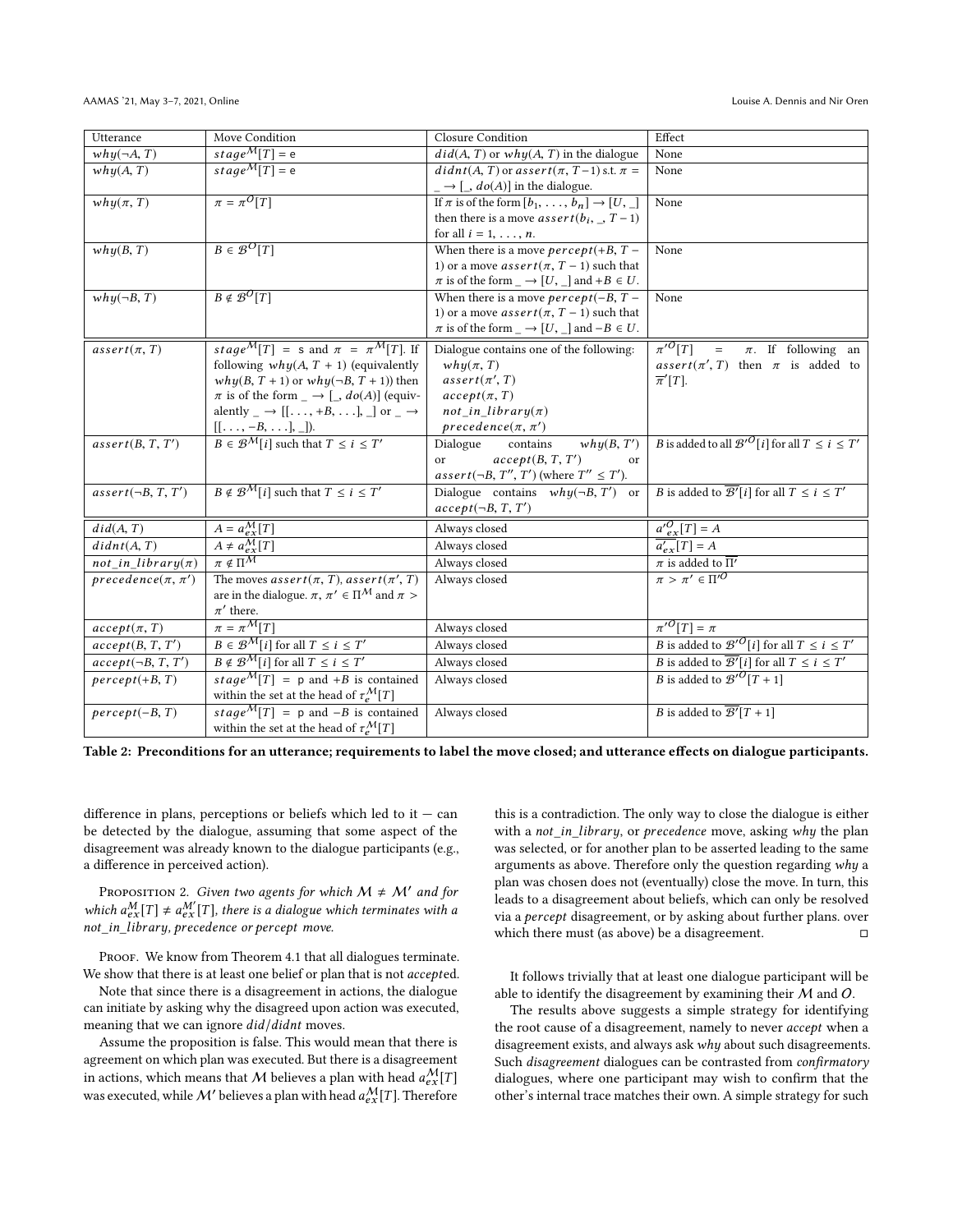confirmatory dialogues involves always asking why where possible, acceptinд only when no other move exists.

Finally it can be easily shown that if both  $\cal M$  and  $\cal M'$  are identical, all dialogues will terminate with  $did/didnt$  moves (if the initial why asks about a move that did/didn't occur, or accept moves. In other words, no disagreement will be identified.

## <span id="page-6-0"></span>5 IMPLEMENTATION

We have implemented SimpleBDI and our dialogue explanation system in Python<sup>[3](#page-6-2)</sup>. In our system two agents execute the program. Perceptions are supplied to each agent individually at certain time steps – allowing for differences in execution to occur because of differing perceptions. Once execution is completed, a trace of the actions performed by the two agents is used to detect points where their behaviour diverged and these points can be used to start a dialogue. For convenience the first agent in the dialogue is referred to as the human, though it should be noted that our dialogues are in fact generated by two software agents conversing.

Figure [2](#page-7-2) shows a sample dialogue generated by our system for Example [1.](#page-1-4) In this example when the robot reached the waypoint it perceived that the terrain was no longer safe and so did not move to the final location. The human asks why it did not make this move. The robot and human agree that it was at the waypoint, and that it had a goal to move to the final location, but they realise they diagree that the terrain was safe and the robot explains that it no longer believed the terrain to be safe from time point 15.

Figure [3](#page-7-3) shows a dialogue for a different example. In this example the robot is charged with performing routine remote inspections of some site (e.g., a nuclear waste storage facility). When it performs its daily inspection it should inspect the walls of the facility (if they are scheduled for inspection) and the stored barrels (if they are stored for inspection). In the situation where both inspections are scheduled then inspecting the barrels takes precedence (indicated implicitly by the ordering of the plans in the robot's plan library). This simple program is shown in Listing [2.](#page-6-3)

## <span id="page-6-3"></span>Code Listing 2

| daily inspection, barrels scheduled $\rightarrow$ |  |
|---------------------------------------------------|--|
| do(inspect barrels)                               |  |
| daily inspection, wall scheduled $\rightarrow$    |  |
| do(inspect wall)                                  |  |

Figure [3](#page-7-3) shows a dialogue generated for an instance where the human believes that the wall inspection should have priority over barrel inspection. The human asks why the robot did not inspect the wall, the robot counters by asking why the human thought it should inspect the wall. They both explain the plan they thought applicable at that point and the human asserts that they thought the wall inspection plan had priority.

## <span id="page-6-1"></span>6 DISCUSSION AND FUTURE WORK

A dialogue participant can make multiple utterances in some stages of the dialogue. For example, a possible response to a  $why(\pi,T)$ move, which could be a single *assert*( $b_1$ , \_, T – 1) move followed by a sub-dialogue to close this assertion, after which a second  $assert(b_2, \_, T - 2)$  move can be made followed by another subdialogue. Alternatively, a response consisting of multiple moves of the form  $assert(b_1, T-1), \ldots, assert(b_n, T-1)$  could be made, closing the original why move, but leaving all the assertions open until dealt with. Rules covering turn taking (for example) would then instantiate specific dialogues, but this would not affect the dialogue properties described previously.

Our work makes an important assumption, namely that both dialogue participants apply the SimpleBDI semantics correctly to their internal version of the BDI program. In other words, the disagreements we identify come about from omissions or differences in the plan library, in the initial set of beliefs held by the dialogue participants, or differences in beliefs regarding the input trace  $\tau_e$ . Extending the dialogue to deal with fallible participants who may simply forget a belief or to apply a rule is an important strand of future work, as doing so will provide for a dialogue more suited to humans acting as dialogue participants.

At worst, our dialogue identifies only a single disagreement between participants.We assume that between dialogues, participants update their beliefs about the program execution trace and therefore, on rerunning the dialogue would identify different disagreements. Determining how such belief updates should take place is outside the scope of the paper, but serves as another important avenue of future work. Related to this, allowing the participants to update their  $M$  models during the trace (with concomitant effects on O' and  $\overline{O}'$ ) would enable more disagreements to be discovered during single instance of the dialogue. Such work would require, at the very least, the addition of moves to retract beliefs [? ].

Explanation has become an important area of AI research. Much of the work in the domain focuses on the explainability of machine learning systems [? ], but several recent papers consider explanation of BDI and planning systems. For example, Caminada et al. introduced a dialogue game to explain the behaviour of an automated planner [? ? ], building on ideas taken from proof dialogues [? ]. We note that such work considers how to translate formal utterances (as per our dialogue) into natural language, and believe that this will be an interesting avenue of future work.

Several other argumentation based approaches to explanation have been proposed in the literature (e.g., [??]). While these approaches could be adapted to explain the behaviour of BDI systems, we are unaware of such adaptations, which would  $-$  at least  $$ require instantiating BDI specific concepts related to time, beliefs, goals etc as rules, which could then be combined into arguments, and over which explanation dialogues could then operate. In contrast, our current work does not utilise an argumentation-theoretic semantics to underpin it. Instead, it could be viewed as a dialogue game built using argument schemes and critical questions [? ] created for the BDI domain, in the tradition of work in informal logic [? ] and practical reasoning [? ].

Winikoff [? ] and Hindriks [? ] both consider providing explanations for BDI languages in the context of debugging. Hindriks' work was later expanded by Koeman et al. [? ]. These systems all generate explanations using a formal semantics over a trace of program execution. Harbers [? ] generates explanations for BDI systems using goal hierarchy paired with a behaviour log. Winikoff et al. [? ] uses a concept of preferences to help produce explanations

<span id="page-6-2"></span><sup>&</sup>lt;sup>3</sup>Source code can be found at https://github.com/ihudsy/BDIexplanation.git.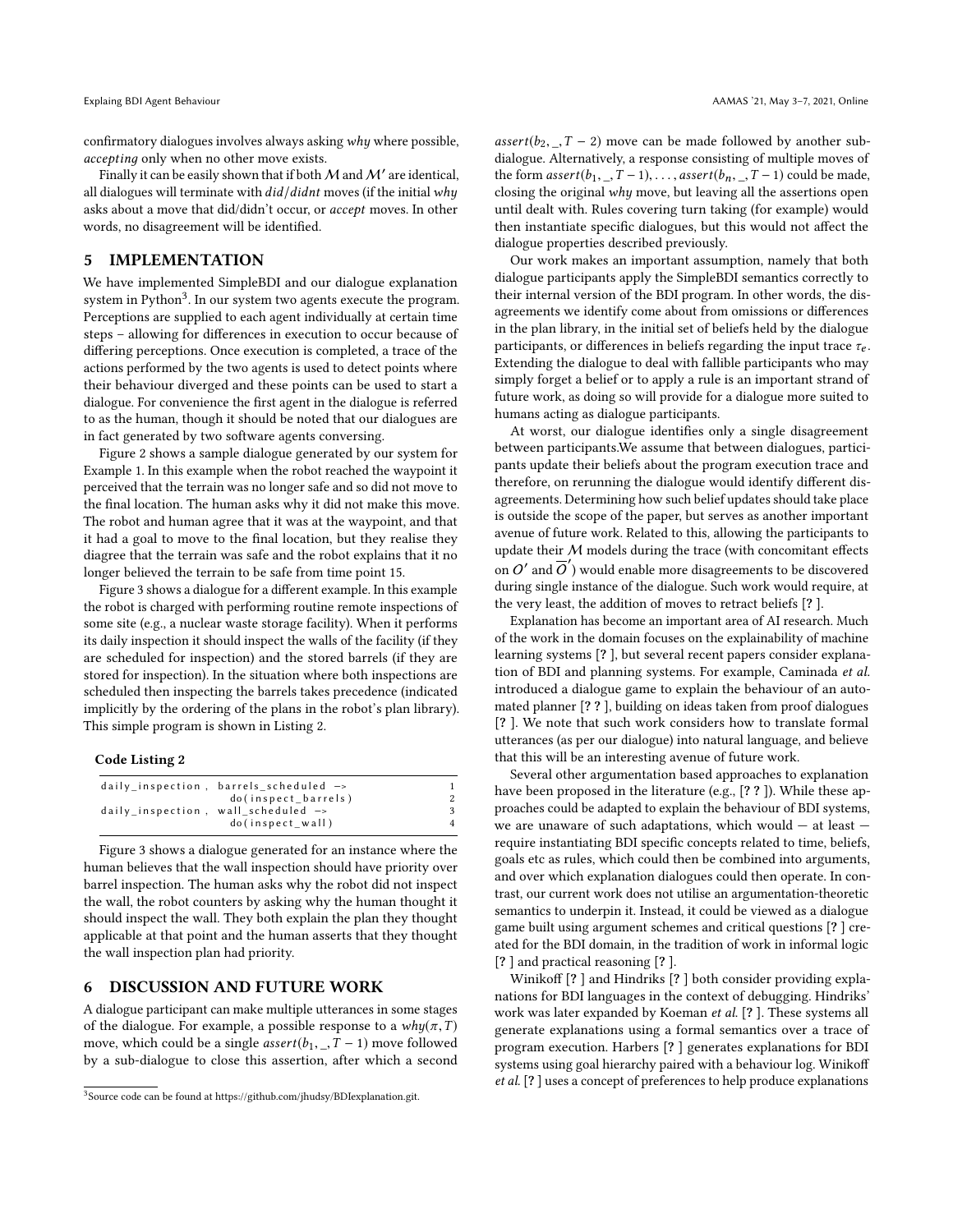<span id="page-7-2"></span><span id="page-7-0"></span>human: Why Not move2 at 17 robot: Why move2 at 17 human: Selected at\_waypoint,goal\_move\_to\_location,safe\_terrain, -> do(move2),-goal\_move\_to\_location,-at\_waypoint,+at\_location,+goal\_take\_sample, at 16 robot: Why select at\_waypoint,goal\_move\_to\_location,safe\_terrain, -> do(move2),-goal\_move\_to\_location,-at\_waypoint,+at\_location,+goal\_take\_sample, at 16 human: +at\_waypoint at time 14 and it remained so until at least 16 robot: I agree +at\_waypoint between 14 and 16 human: +goal\_move\_to\_location at time 11 and it remained so until at least 16 robot: I agree +goal\_move\_to\_location between 11 and 16 human: +safe\_terrain at time 6 and it remained so until at least 16 robot: -safe\_terrain at time 15 and it remained so until at least 16 human: Why -safe\_terrain at 15 robot: I perceived -safe\_terrain at 15

#### Figure 2: Sample Dialogue for Example [1](#page-1-4)

```
human: Why Not inspect_wall at 14
robot: Why inspect_wall at 14
human: Selected wall_scheduled,daily_inspection, -> do(inspect_wall), at 13
robot: Selected barrels_scheduled,daily_inspection, -> do(inspect_barrels), at 13
human: wall_scheduled,daily_inspection, -> do(inspect_wall), has precedence in my plan library
```
#### Figure 3: Sample Dialogue for Plan Priority Example

from BDI program execution traces. While all of these systems like us — use execution traces to provide explanations for BDI program, none compare conflicting traces through dialogue to guide the generation of the explanation towards the concerns of the user.

Sreedharan et al. [? ] consider the question of explanations in the context of AI Planning and, like us, explicitly identify the need to reconcile the human mental model with execution to generate an explanation. They pre-generate a set of explanations that are intended to reveal specific aspects of the Planning system's model (for instance that a particular location must be visited in particular circumstances) and then use machine learning to determine which explanations are most likely to explain which observable transitions in the system behaviour. These are then presented to users when they label some particular transition as inexplicable. [? ] describes how hypothetical plans can be generated which can be compared to the original plan, serving a similar function to our two dialogue participants. However, these approaches ignore the dialogical aspects of our solution and are grounded in planning, reducing the importance of concepts such as percepts.

Apart from the research mentioned above, there are several additional strands of future work we intend to explore. First, as noted by Caminada et al. and others, there are strong links between dialogues and formal argumentation theory. Move sequences such as  $assert(\pi, T)$ ,  $assert(\pi', T)$  imply a contradiction in the dialogue<br>participant's views which – through the dialogue – are instantiparticipant's views which — through the dialogue — are instantiated into attacking arguments. We therefore intend to investigate an argument-theoretic semantics for the dialogue presented in this paper, potentially allowing for stronger links with other explainable AI approaches underpinned by argumentation [? ? ? ], potentially allowing for more efficient dialogues through the introduction of concepts such as burden of proof [? ]. We also intend to investigate the effects of strategy on dialogue properties more deeply. While our results provide worst-case upper bounds for dialogue

length, strategies regarding what utterance to make, built on what the dialogue participant wishes to achieve and what they know about the other participant  $[? \,]$  may  $-$  at least in the average case — significantly reduce the number of moves that need to be made. Finally, extending SimpleBDI may result in more complex dialogues. Allowing, for example, a non-strict ordering over plans could allow participants to argue about the unobserved effects of plans, requiring looking forwards as backwards over time, and such enrichment could be a fruitful direction of future work.

## <span id="page-7-1"></span>7 CONCLUSIONS

We presented a family of dialogues allowing two dialogue participants to identify if, and where, a divergence of views exists between them with regards to a BDI agent's operation. Our dialogue aims to be general enough to capture two external observers discussing the behaviour of a (third) BDI agent, but we believe that in practice, one of the dialogue participants will be the BDI agent, seeking to explain its actions to the second participant, typically a human. Such explanations then focus on divergences in the views of the participants with regards to the perceptions, plans and underlying beliefs of the BDI system, and we show that when a divergence exists with regards to what action should have taken place, the dialogue enables the root cause of the divergence to be detected.

## ACKNOWLEDGMENTS

This work arose out of conversations at a Lorentz Workshop on the Dynamics of Multi-Agent Systems (2018). Thanks are due Koen Hindriks and Vincent Koeman for their input. The work was supported by the UKRI/EPSRC RAIN [EP/R026084], SSPEDI [EP/P011829/1 ] and FAIR-SPACE [EP/R026092] Robotics and AI Hubs.